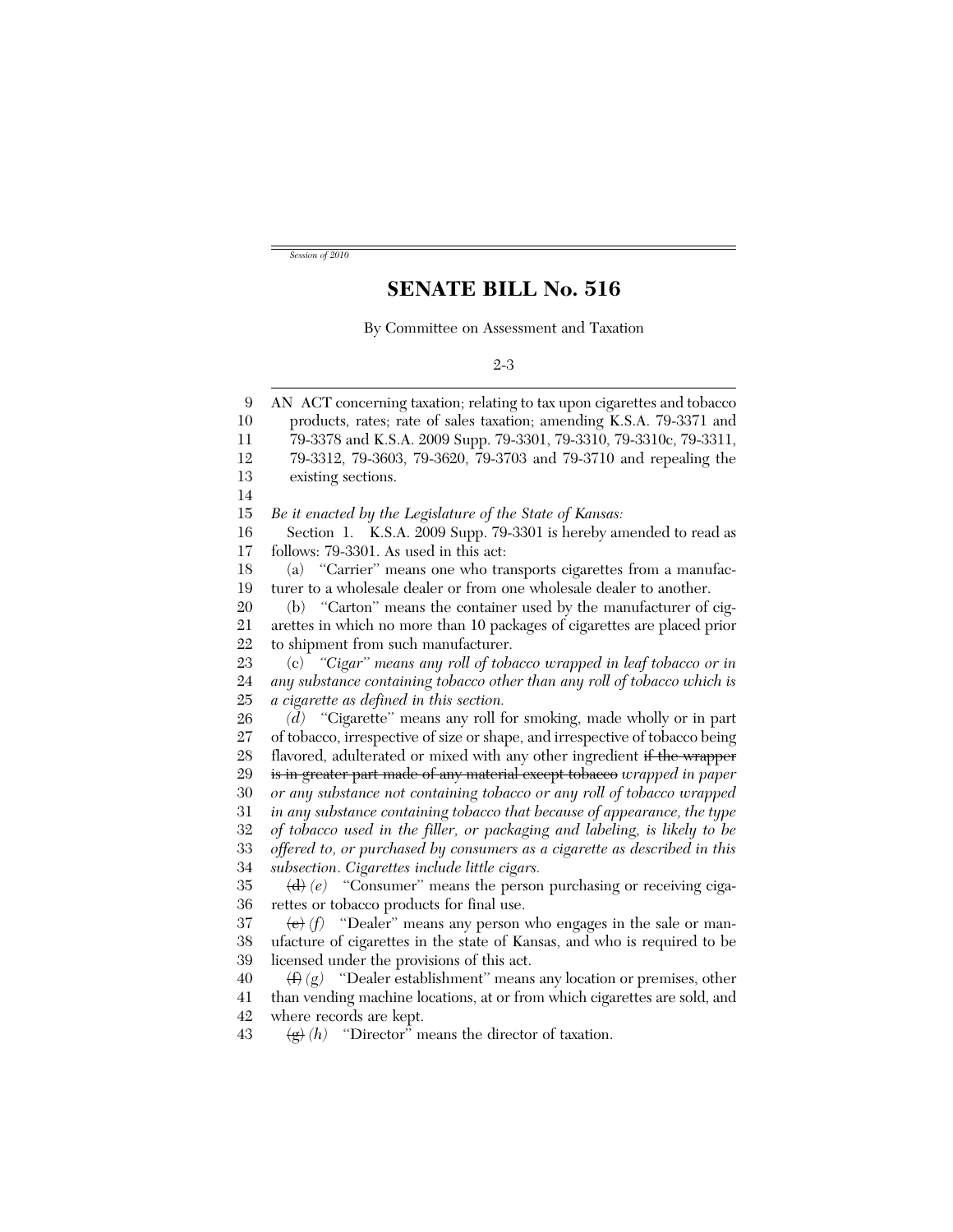1 2 3 4 5 6 7 8 9 10 11 12 13 14 15 16 17 18 19 20 21 22 23 24 25 26 27 28 29 30 31 32 33 34 35 36 37 38 39 40 41 42 43  $\langle h \rangle$  *(i)* "Distributor" means: (1) Any person engaged in the business of selling tobacco products in this state who brings, or causes to be brought, into this state from without the state any tobacco products for sale; (2) any person who makes, manufactures, fabricates or stores tobacco products in this state for sale in this state; or (3) any person engaged in the business of selling tobacco products without this state who ships or transports tobacco products to any person in the business of selling tobacco products in this state.  $\langle i \rangle$  (*j*) "Division" means the division of taxation.  $\overleftrightarrow{H}$  (*k*) "License" means, in addition to the privilege of a licensee to sell cigarettes or tobacco products in the state of Kansas, the written evidence of such authority or privilege to so operate as evidenced by any license issued by the director of taxation. (k) *(l)* ''Licensee'' means any person holding a current license issued pursuant to this act. (l) *(m) ''Little cigar'' means any roll of tobacco wrapped in leaf tobacco or any substance containing tobacco and as to which 1,000 units weigh not more than three pounds. (n)* ''Manufacturer's salesperson'' means a person employed by a cigarette manufacturer who sells cigarettes, manufactured by such employer and procured from wholesale dealers.  $\langle m \rangle$  (o) "Meter imprints" means tax indicia applied by means of ink printing machines.  $\langle n \rangle$  (p) (1) "Package" means a container in which no more than 25 individual cigarettes are wrapped and sealed by the manufacturer of cigarettes prior to shipment to a wholesale dealer. (2) For the purposes of subsections (u), (v) and (w) of K.S.A. 79- 3321, and amendments thereto, "package" shall have the meaning ascribed thereto *means the same as provided* in 15 U.S.C. §1332(4). (o) *(q)* ''Person'' means any individual, partnership, society, association, joint-stock company, corporation, estate, receiver, trustee, assignee, referee or any other person acting in a fiduciary or representative capacity whether appointed by a court or otherwise and any combination of individuals.  $\langle \overline{p} \rangle$  (*r*) "Received" means the coming to rest of cigarettes for sale by any dealer in the state of Kansas.  $\langle \mathbf{q} \rangle$  (s) "Retail dealer" means a person, other than a vending machine operator, in possession of cigarettes for the purpose of sale to a consumer.  $\langle \overrightarrow{r} \rangle$  (*t*) "Sale" means any transfer of title or possession or both, exchange, barter, distribution or gift of cigarettes or tobacco products, with or without consideration.  $\left\langle \mathbf{s} \right\rangle(u)$  "Sample" means cigarettes or tobacco products distributed to members of the general public at no cost for purposes of promoting the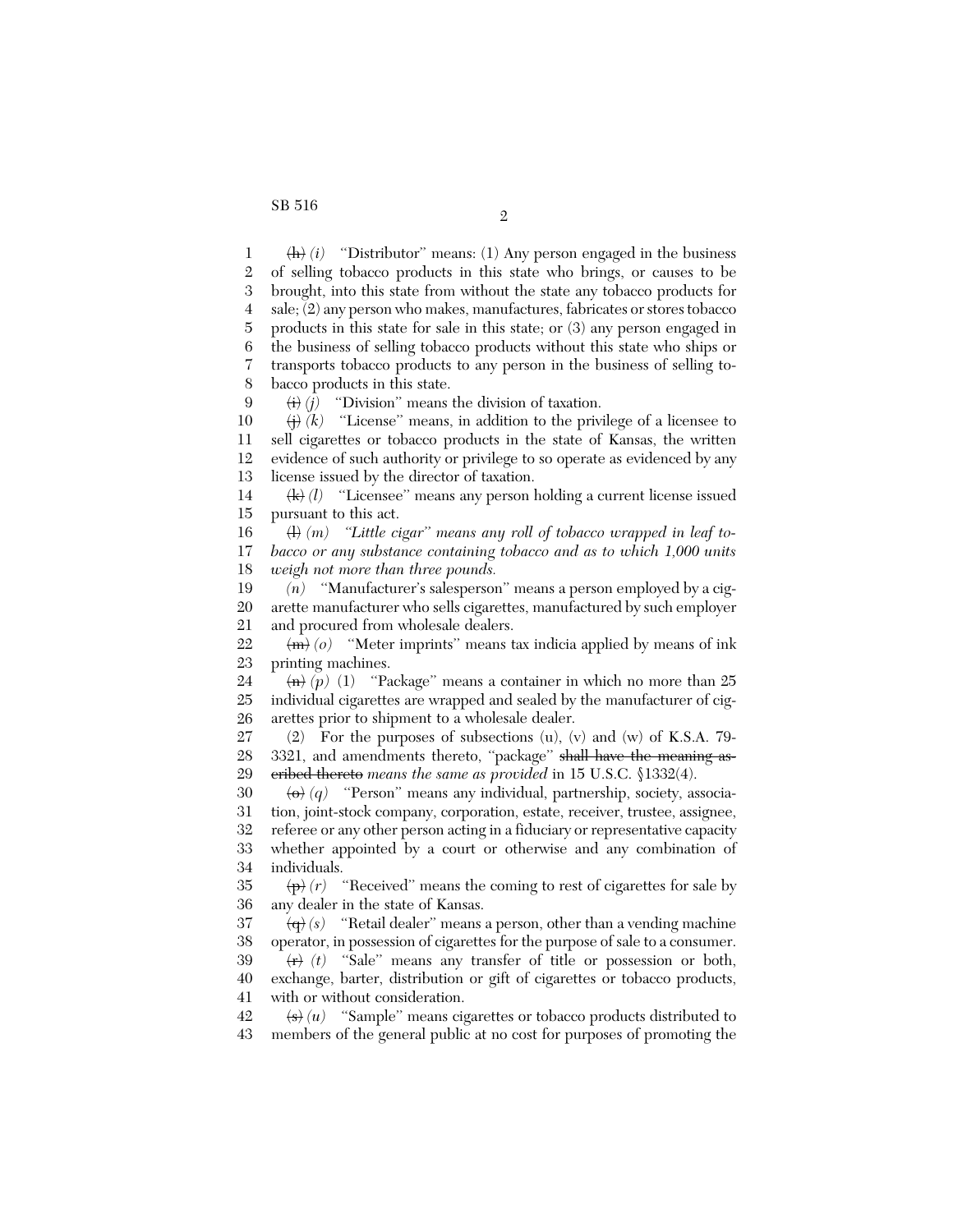1 product.

2 3 (t) *(v)* ''Stamps'' means tax indicia applied either by means of water applied gummed paper or heat process.

4 5  $\langle u \rangle$  (*w*) "Tax indicia" means visible evidence of tax payment in the form of stamps or meter imprints.

6 7 8 9 10 11 12 13  $\langle \mathbf{v} \rangle$   $\langle x \rangle$  "Tobacco products" means cigars, cheroots, stogies, periques; granulated, plug cut, crimp cut, ready rubbed and other smoking tobacco; snuff, snuff flour; cavendish; plug and twist tobacco; fine cut and other chewing tobaccos; shorts; refuse scraps, clippings, cuttings and sweepings of tobacco, *cigarette wrappers made of tobacco* and other kinds and forms of tobacco, prepared in such manner as to be suitable for chewing or smoking in a pipe or otherwise, or both for chewing and smoking. Tobacco products does not include cigarettes *or little cigars*.

14 15  $\langle w \rangle$  (*y*) "Vending machine" means any coin operated machine, contrivance or device, by means of which merchandise may be sold.

16 17 18  $\langle x \rangle$  (z) "Vending machine distributor" means any person who sells cigarette vending machines to a vending machine operator operating vending machines in the state of Kansas.

19 20 21 22 23 24 25 26 27 28 (y) *(aa)* ''Vending machine operator'' means any person who places a vending machine, owned, leased or operated by such person, at locations where cigarettes are sold from the machine. The owner or lessee of the premises upon which a vending machine is placed shall not be considered the operator of the machine, nor shall the owner or lessee, or any employee or agent of the owner or lessee be considered an authorized agent of the vending machine operator, if the owner or lessee does not own or lease the machine and the owner's or lessee's sole remuneration from the machine is a flat rental fee or commission based upon the number or value of cigarettes sold from the machine, or a combination of both.

29 30 31 32  $\langle z \rangle$  *(bb)* "Wholesale dealer" means any person who sells cigarettes to other wholesale dealers, retail dealers, vending machine operators and manufacturer's salespersons for the purpose of resale in the state of Kansas.

33 34 35 (aa) *(cc)* ''Wholesale sales price'' means the original net invoice price for which *a* manufacturer sells a tobacco product to a distributor, as shown by the manufacturer's original invoice.

36 37 (bb) *(dd)* ''Importer'' shall have the same meaning ascribed thereto *means the same as provided* in 26 U.S.C. $$5702 \times (1)(k)$ .

38 39 (cc) *(ee)* ''Manufacturer'' shall have the same meaning ascribed thereto *means the same as provided* in 26 U.S.C.§5702(d).

40 41 Sec. 2. K.S.A. 2009 Supp. 79-3310 is hereby amended to read as follows: 79-3310. There is imposed a tax upon all cigarettes sold, distrib-

42 uted or given away within the state of Kansas. On and after July 1, 2002,

43 and before January 1, 2003, the rate of such tax shall be \$.70 on each 20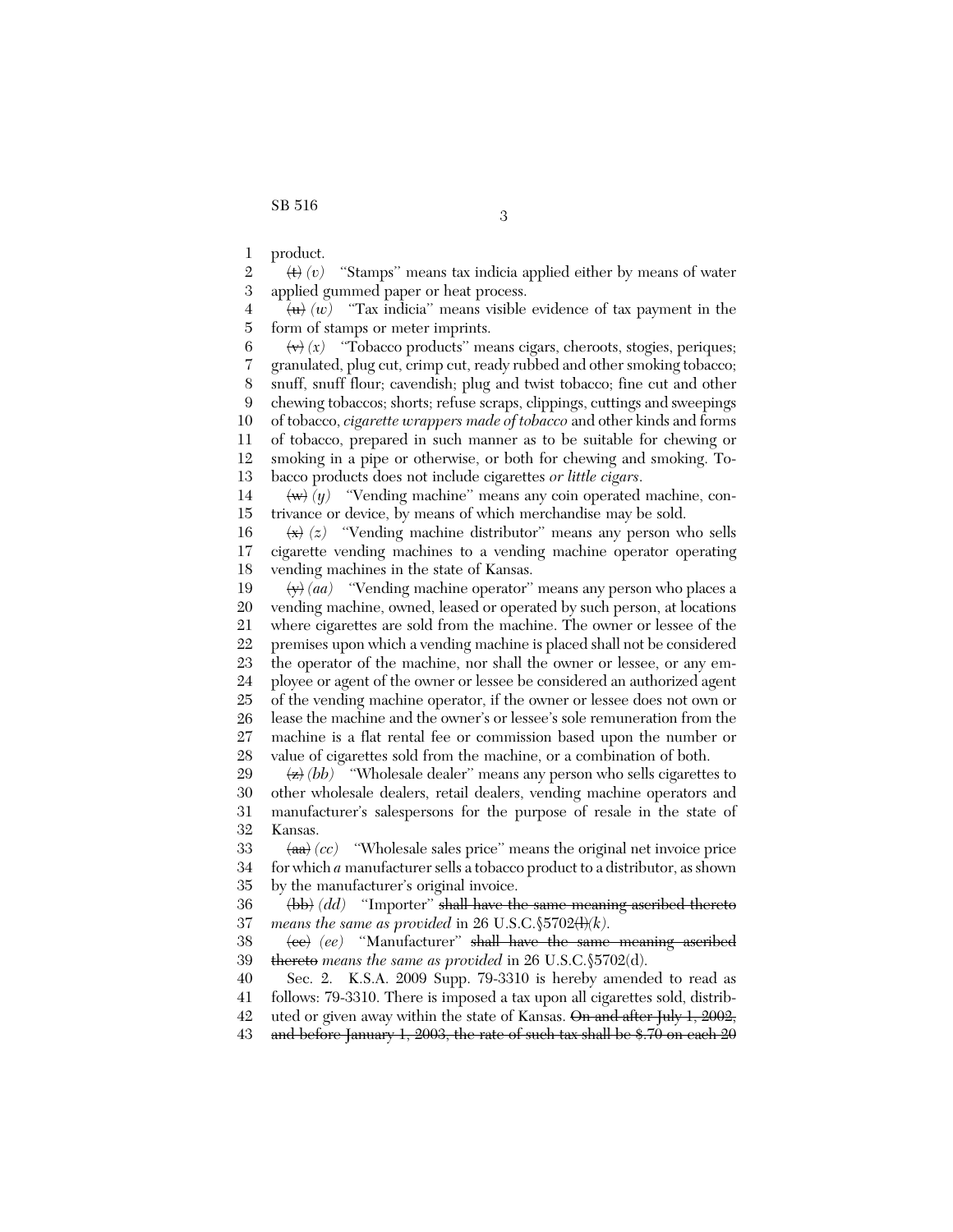1 2 3 4 5 6 7 8 9 10 11 12 13 14 15 16 17 18 19 20 21 22 23 24 25 26 27 28 29 30 31 32 33 34 35 36 37 38 39 40 41 42 43 cigarettes or fractional part thereof or \$.875 on each 25 cigarettes, as the case requires. On and after January 1, 2003 *July 1, 2010*, the rate of such tax shall be \$.79 *\$1.34* on each 20 cigarettes or fractional part thereof or \$.99 *\$1.675* on each 25 cigarettes, as the case requires. Such tax shall be collected and paid to the director as provided in this act. Such tax shall be paid only once and shall be paid by the wholesale dealer first receiving the cigarettes as herein provided. The taxes imposed by this act are hereby levied upon all sales of cigarettes made to any department, institution or agency of the state of Kansas, and to the political subdivisions thereof and their departments, institutions and agencies. Sec. 3. K.S.A. 2009 Supp. 79-3310c is hereby amended to read as follows: 79-3310c. (1) On or before July 30, 2002 *2010*, each wholesale dealer, retail dealer and vending machine operator shall file a report with the director in such form as the director may prescribe showing cigarettes, cigarette stamps and meter imprints on hand at 12:01 a.m. on July 1, 2002 *2010*. A tax of \$.46 *\$.55* on each 20 cigarettes or fractional part thereof or \$.575 *\$.6875* on each 25 cigarettes, as the case requires and \$.46 or \$.575 *\$.55 or \$.6875*, as the case requires upon all tax stamps and all meter imprints purchased from the director and not affixed to cigarettes prior to July 1, 2002 *2010*, is hereby imposed and shall be due and payable in equal installments on or before July 30, 2002 *2010*, on or before September 30, 2002 *2010*, and on or before December 30, 2002 *2010*. The tax imposed upon such cigarettes, tax stamps and meter imprints shall be imposed only once under this act. The director shall remit all moneys collected pursuant to this section to the state treasurer who shall credit the entire amount thereof to the state general fund. (2) On or before January 30, 2003, each wholesale dealer, retail dealer and vending machine operator shall file a report with the director in such form as the director may prescribe showing cigarettes, cigarette stamps and meter imprints on hand at 12:01 a.m. on January 1, 2003. A tax of \$.09 on each 20 cigarettes or fractional part thereof or \$.115 on each 25 cigarettes, as the case requires and \$.09 or \$.115, as the case requires upon all tax stamps and all meter imprints purchased from the director and not affixed to cigarettes prior to January 1, 2003, is hereby imposed and shall be due and payable in equal installments on or before January 30, 2003, on or before March 30, 2003, and on or before June 30, 2003. The tax imposed upon such cigarettes, tax stamps and meter imprints shall be imposed only once under this act. The director shall remit all moneys collected pursuant to this section to the state treasurer who shall credit the entire amount thereof to the state general fund. Sec. 4. K.S.A. 2009 Supp. 79-3311 is hereby amended to read as follows: 79-3311. The director shall design and designate indicia of tax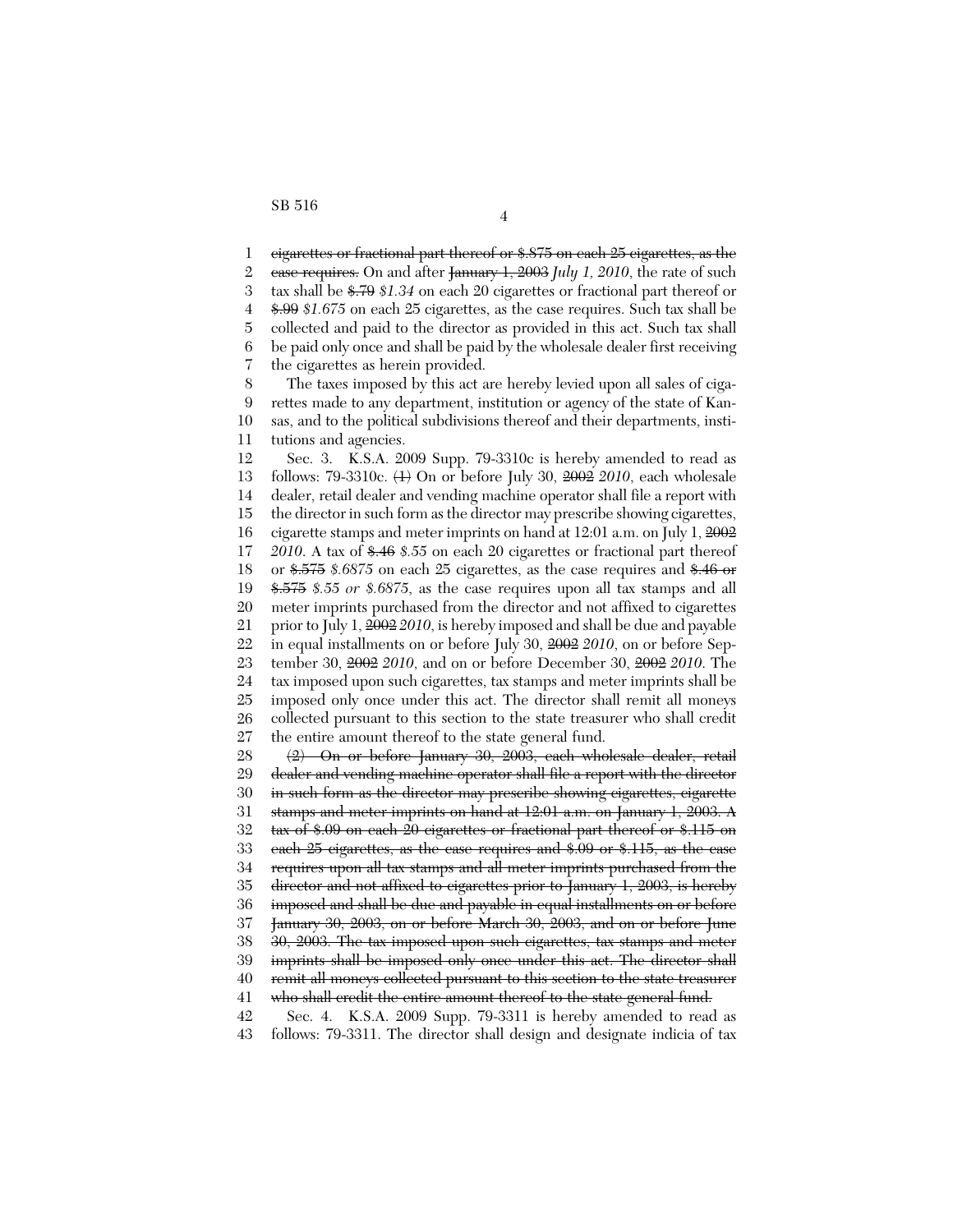1 2 3 4 5 6 7 8 9 10 11 12 13 14 15 16 17 18 19 20 21 22 23 24 25 26 27 28 29 30 31 32 33 payment to be affixed to each package of cigarettes as provided by this act. The director shall sell water applied stamps only to licensed wholesale dealers in the amounts of 1,000 or multiples thereof. Stamps applied by the heat process shall be sold only in amounts of 30,000 or multiples thereof, except that such stamps which are suitable for packages containing 25 cigarettes each shall be sold in amounts prescribed by the director. Meter imprints shall be sold only in amounts of 10,000 or multiples thereof. Water applied stamps in amounts of 10,000 or multiples thereof and stamps applied by the heat process and meter imprints shall be supplied to wholesale dealers at a discount of .90% *.53%* on and after July 1, 2002 *2010*, and before January 1, 2003, and .80% thereafter from the face value thereof, and shall be deducted at the time of purchase or from the remittance therefor as hereinafter provided. Any wholesale cigarette dealer who shall file with the director a bond, of acceptable form, payable to the state of Kansas with a corporate surety authorized to do business in Kansas, shall be permitted to purchase stamps, and remit therefor to the director within 30 days after each such purchase, up to a maximum outstanding at any one time of 85% of the amount of the bond. Failure on the part of any wholesale dealer to remit as herein specified shall be cause for forfeiture of such dealer's bond. All revenue received from the sale of such stamps or meter imprints shall be remitted to the state treasurer in accordance with the provisions of K.S.A. 75-4215, and amendments thereto. Upon receipt of each such remittance, the state treasurer shall deposit the entire amount in the state treasury. The state treasurer shall first credit such amount as the director shall order to the cigarette tax refund fund and shall credit the remaining balance to the state general fund. A refund fund designated the cigarette tax refund fund not to exceed \$10,000 at any time shall be set apart and maintained by the director from taxes collected under this act and held by the state treasurer for prompt payment of all refunds authorized by this act. Such cigarette tax refund fund shall be in such amount as the director shall determine is necessary to meet current refunding requirements under this act. The wholesale cigarette dealer shall affix to each package of cigarettes

34 35 36 37 38 39 40 41 42 43 stamps or tax meter imprints required by this act prior to the sale of cigarettes to any person, by such dealer or such dealer's agent or agents, within the state of Kansas. The director is empowered to authorize wholesale dealers to affix revenue tax meter imprints upon original packages of cigarettes and is charged with the duty of regulating the use of tax meters to secure payment of the proper taxes. No wholesale dealer shall affix revenue tax meter imprints to original packages of cigarettes without first having obtained permission from the director to employ this method of affixation. If the director approves the wholesale dealer's application for permission to affix revenue tax meter imprints to original packages of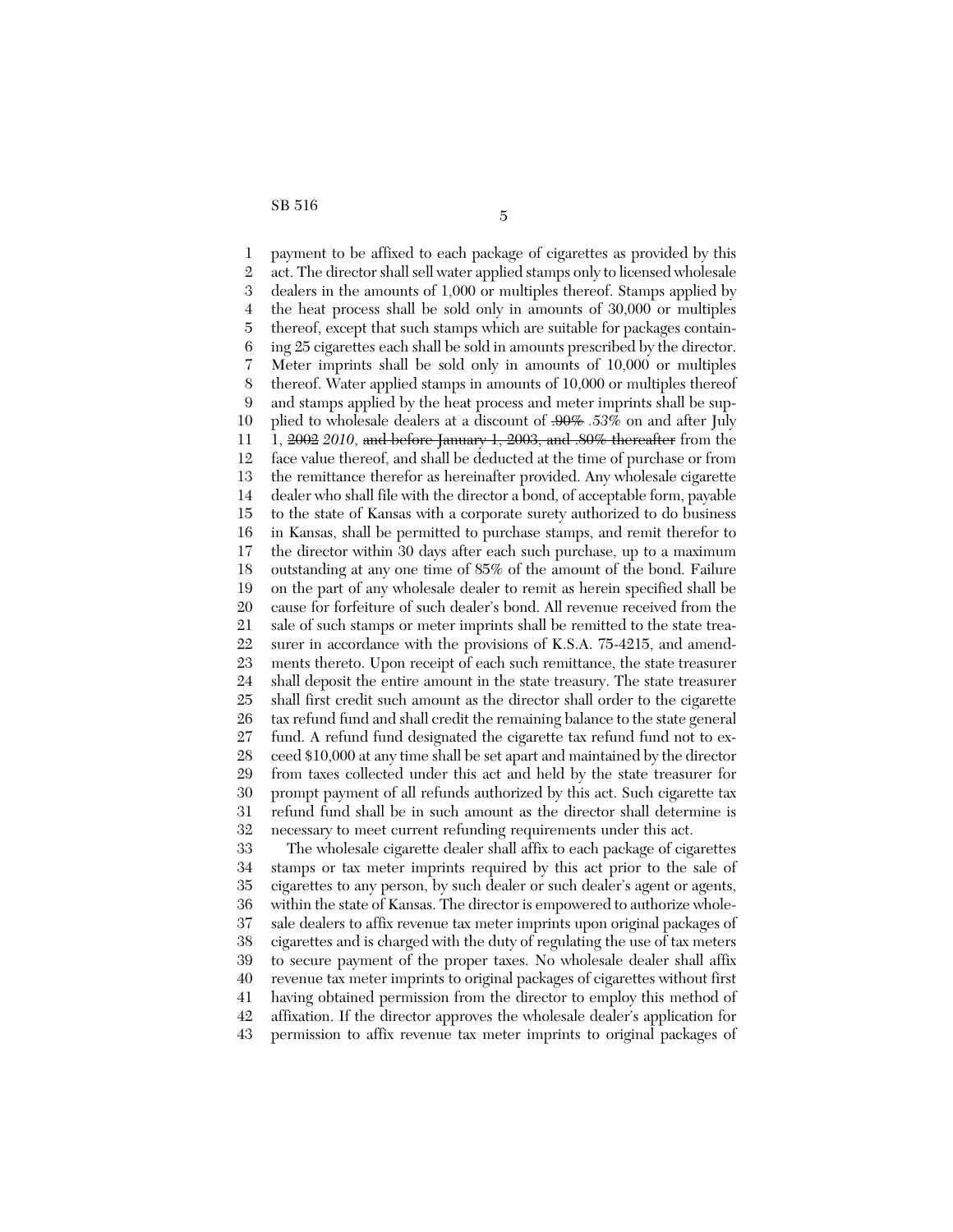1  $\mathcal{D}_{\mathcal{L}}$ 3 4 5 6 7 8 9 10 11 12 13 14 15 16 17 18 19 20 21 22 23 24 25 26 27 28 29 30 31 32 33 34 35 36 37 38 39 40 41 cigarettes, the director shall require such dealer to file a suitable bond payable to the state of Kansas executed by a corporate surety authorized to do business in Kansas. The director may, to assure the proper collection of taxes imposed by the act, revoke or suspend the privilege of imprinting tax meter imprints upon original packages of cigarettes. All meters shall be under the direct control of the director, and all transfer assignments or anything pertaining thereto must first be authorized by the director. All inks used in the stamping of cigarettes must be of a special type devised for use in connection with the machine employed and approved by the director. All repairs to the meter are strictly prohibited except by a duly authorized representative of the director. Requests for service shall be directed to the director. Meter machine ink imprints on all packages shall be clear and legible. If a wholesale dealer continuously issues illegible cigarette tax meter imprints, it shall be considered sufficient cause for revocation of such dealer's permit to use a cigarette tax meter. A licensed wholesale dealer may, for the purpose of sale in another state, transport cigarettes not bearing Kansas indicia of tax payment through the state of Kansas provided such cigarettes are contained in sealed and original cartons. Sec. 5. K.S.A. 2009 Supp. 79-3312 is hereby amended to read as follows: 79-3312. The director shall redeem any unused stamps or meter imprints that any wholesale dealer presents for redemption within six months after the purchase thereof, at the face value less .90% *.53%* on and after July 1, 2002 *2010*, and before January 1, 2003, and .80% thereafter thereof if such stamps or meter imprints have been purchased from the director. The director shall prepare a voucher showing the net amount of such refund due, and the director of accounts and reports shall draw a warrant on the state treasurer for the same. Wholesale dealers shall be entitled to a refund of the tax paid on cigarettes which have become unfit for sale upon proof thereof less .90% *.53%* on and after July 1, 2002, and before January 1, 2003, and .80% thereafter *2010,* of such tax. Sec. 6. K.S.A. 79-3371 is hereby amended to read as follows: 79- 3371. A tax is hereby imposed upon the privilege of selling or dealing in tobacco products in this state by any person engaged in business as a distributor thereof, at the rate of ten percent (10%) *40%* of the wholesale sales price of such tobacco products. Such tax shall be imposed at the time the distributor*:* (a) Brings or causes to be brought into this state from without the state tobacco products for sale; (b) makes, manufactures, or fabricates tobacco products in this state for sale in this state; or (c) ships or transports tobacco products to retailers in this state to be sold by those retailers.

42 43 New Sec. 7. On or before July 31, 2010, each distributor and retail business selling tobacco products having a place of business in this state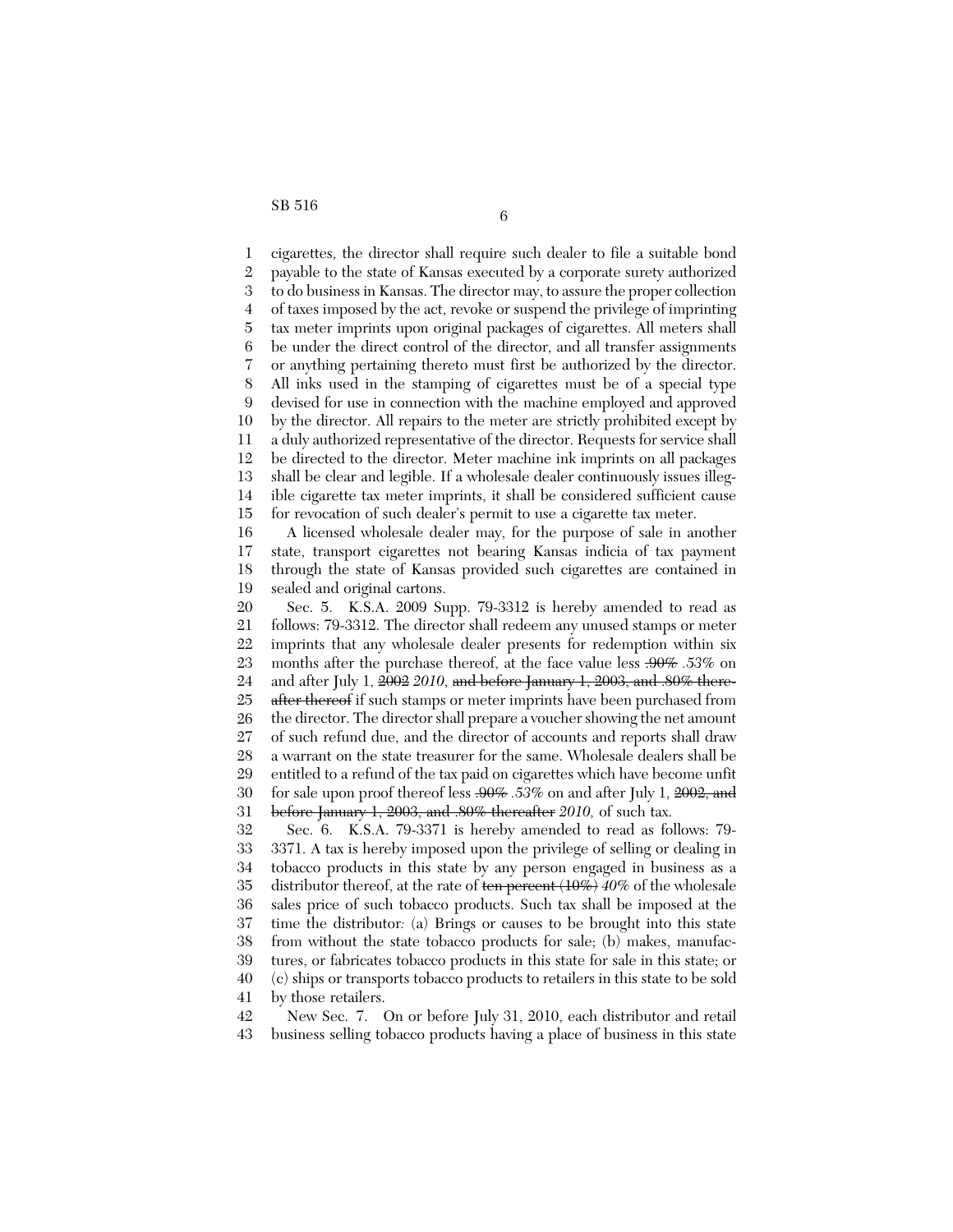1 2 3 4 5 6 7 8 9 10 11 12 13 14 15 16 17 18 19 20 21 22 23 24 25 26 27 28 29 30 31 32 33 34 35 36 37 38 39 shall file a report with the director in such form as the director may prescribe, showing the tobacco products on hand at 12:01 a.m. on July 1, 2010. For distributors, a tax at a rate equal to 30% of the wholesale sales price of such tobacco products, and for a retail business selling tobacco products, a tax at a rate of 30% of the retail invoice price to the consumer, is hereby imposed upon such tobacco products and shall be due and payable on or before July 31, 2010. The tax upon such tobacco products shall be imposed only once under this act. The director shall remit all moneys collected pursuant to this section to the state treasurer who shall credit the entire amount thereof to the state general fund. Sec. 8. K.S.A. 79-3378 is hereby amended to read as follows: 79- 3378. On or before the twentieth *20th* day of each calendar month every distributor with a place of business in this state shall file a return with the director showing the quantity and wholesale sales price of each tobacco product (1) brought, or caused to be brought, into this state for sale; and (2) made, manufactured, or fabricated in this state for sale in this state during the preceding calendar month. Every licensed distributor outside this state shall in like manner file a return showing the quantity and wholesale sales price of each tobacco product shipped or transported to retailers in this state to be sold by those retailers, during the preceding calendar month. Returns shall be made upon forms furnished and prescribed by the director. Each return shall be accompanied by a remittance for the full tax liability shown therein, less four percent (4%) *1%* of such liability as compensation to reimburse the distributor for his or her expenses incurred in the administration of this act. As soon as practicable after any return is filed, the director shall examine the return. If the director finds that, in his or her *the director's* judgment, the return is incorrect and any amount of tax is due from the distributor and unpaid, he or she *the director* shall notify the distributor of the deficiency. If a deficiency disclosed by the director's examination cannot be allocated by him *the director* to a particular month or months, he or she *the director* may nevertheless notify the distributor that a deficiency exists and state the amount of tax due. Such notice shall be given to the distributor by registered or certified mail. Sec. 9. K.S.A. 2009 Supp. 79-3603 is hereby amended to read as follows: 79-3603. For the privilege of engaging in the business of selling tangible personal property at retail in this state or rendering or furnishing any of the services taxable under this act, there is hereby levied and there shall be collected and paid a tax at the rate of 5.3%*, and commencing July*

40 *1, 2010, at the rate of 6.3%, and commencing July 1, 2013, at the rate of*

41 *5.5%*. Within a redevelopment district established pursuant to K.S.A. 74-

42 8921, and amendments thereto, there is hereby levied and there shall be

43 collected and paid an additional tax at the rate of 2% until the earlier of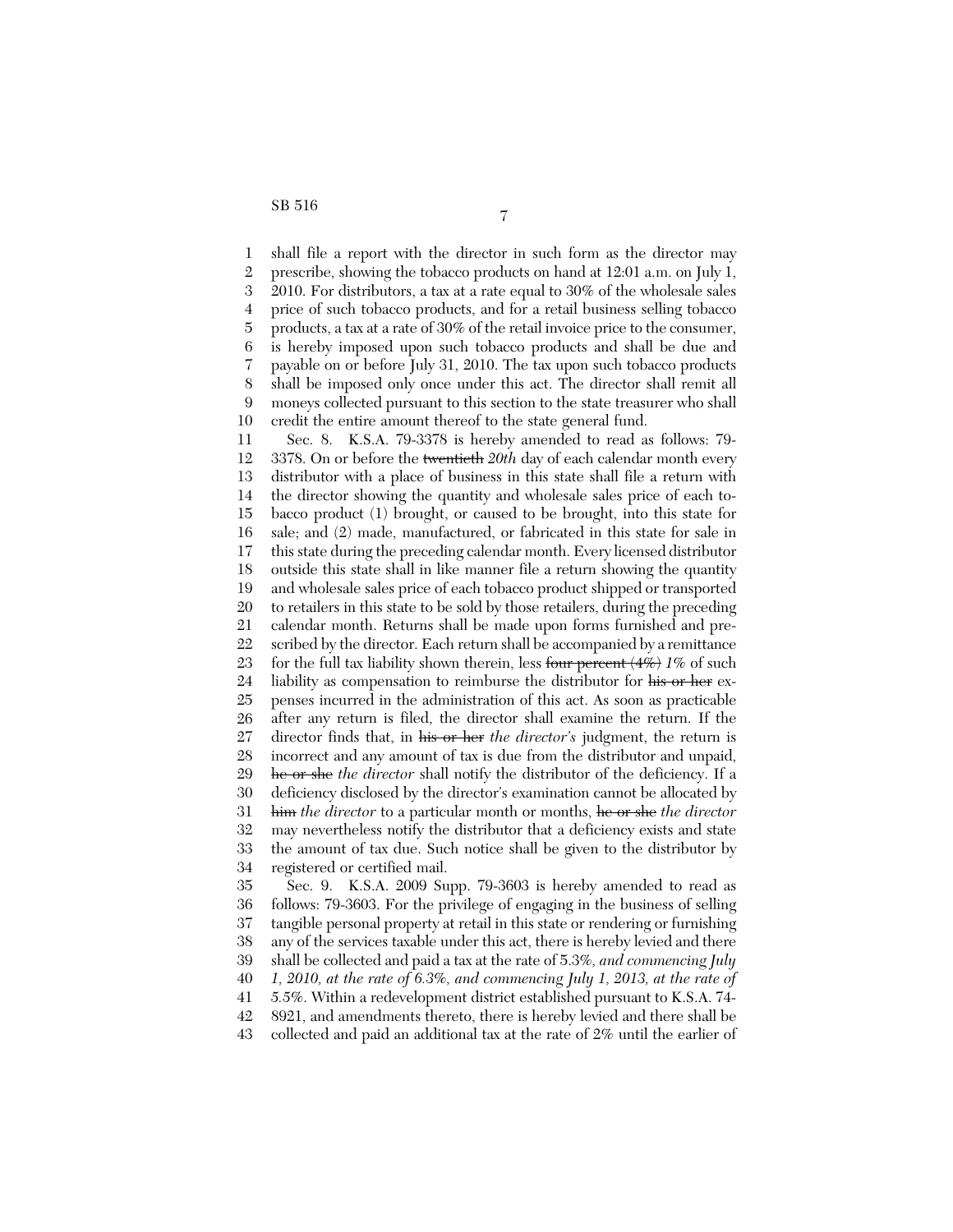1 2 3 4 5 6 7 8 9 10 11 12 13 14 15 16 17 18 19 20 21 22 23 24 25 26 27 28 29 30 31 32 33 34 35 36 37 38 39 the date the bonds issued to finance or refinance the redevelopment project have been paid in full or the final scheduled maturity of the first series of bonds issued to finance any part of the project upon: (a) The gross receipts received from the sale of tangible personal property at retail within this state; (b) the gross receipts from intrastate, interstate or international telecommunications services and any ancillary services sourced to this state in accordance with K.S.A. 2009 Supp. 79-3673, and amendments thereto, except that telecommunications service does not include: (1) Any interstate or international 800 or 900 service; (2) any interstate or international private communications service as defined in K.S.A. 2009 Supp. 79-3673, and amendments thereto; (3) any value-added nonvoice data service; (4) any telecommunication service to a provider of telecommunication services which will be used to render telecommunications services, including carrier access services; or (5) any service or transaction defined in this section among entities classified as members of an affiliated group as provided by section 1504 of the federal internal revenue code of 1986, as in effect on January 1, 2001; (c) the gross receipts from the sale or furnishing of gas, water, electricity and heat, which sale is not otherwise exempt from taxation under the provisions of this act, and whether furnished by municipally or privately owned utilities, except that, on and after January 1, 2006, for sales of gas, electricity and heat delivered through mains, lines or pipes to residential premises for noncommercial use by the occupant of such premises, and for agricultural use and also, for such use, all sales of propane gas, the state rate shall be 0%; and for all sales of propane gas, LP gas, coal, wood and other fuel sources for the production of heat or lighting for noncommercial use of an occupant of residential premises, the state rate shall be 0%, but such tax shall not be levied and collected upon the gross receipts from: (1) The sale of a rural water district benefit unit; (2) a water system impact fee, system enhancement fee or similar fee collected by a water supplier as a condition for establishing service; or (3) connection or reconnection fees collected by a water supplier; (d) the gross receipts from the sale of meals or drinks furnished at any private club, drinking establishment, catered event, restaurant, eating house, dining car, hotel, drugstore or other place where meals or drinks are regularly sold to the public; (e) the gross receipts from the sale of admissions to any place providing amusement, entertainment or recreation services including admis-

40 41 sions to state, county, district and local fairs, but such tax shall not be levied and collected upon the gross receipts received from sales of ad-

42 missions to any cultural and historical event which occurs triennially;

43 (f) the gross receipts from the operation of any coin-operated device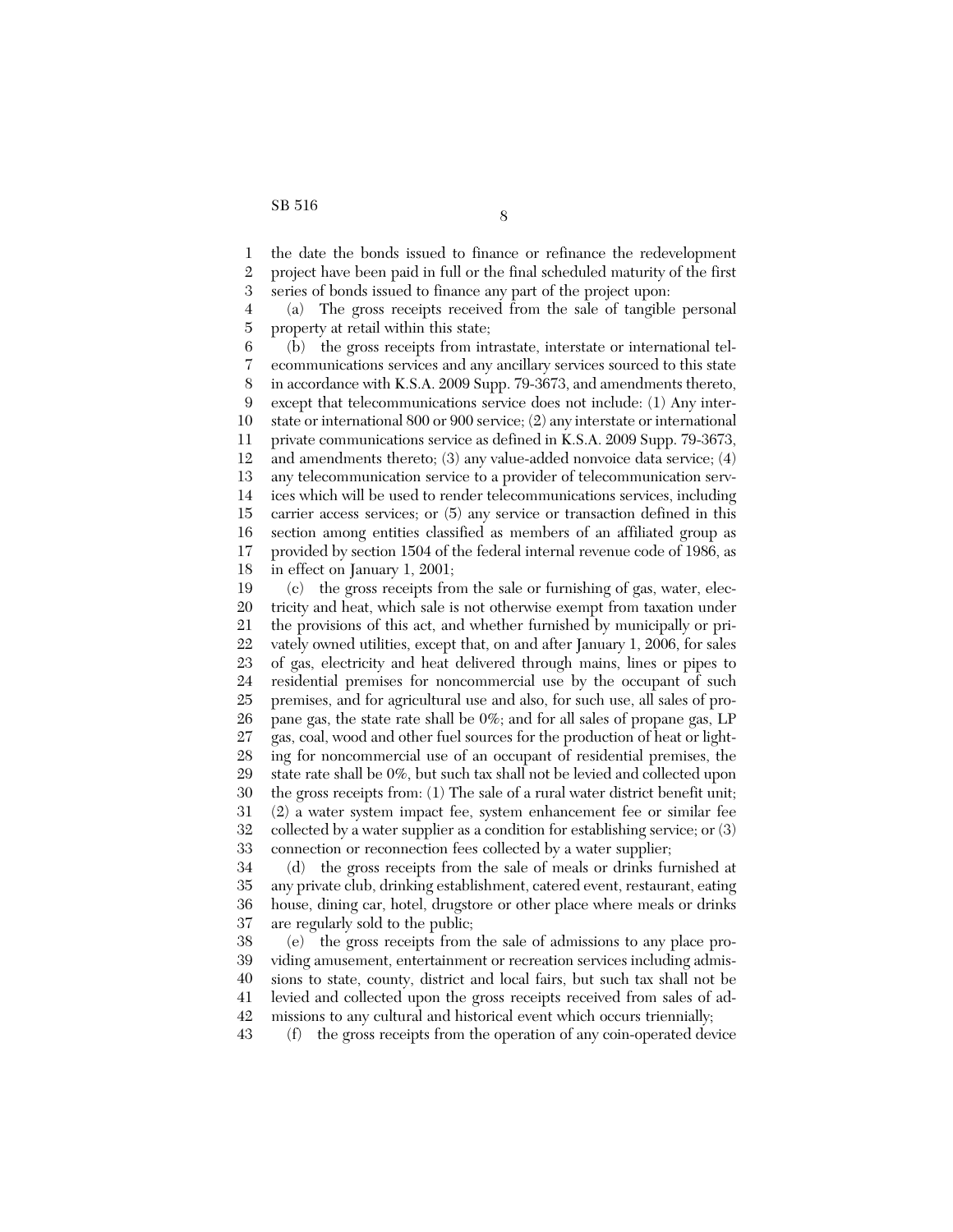1 2 3 4 5 6 7 8 9 10 11 12 13 14 15 16 17 18 19 20 21 22 23 24 25 26 27 28 29 30 31 32 33 34 35 36 37 38 39 40 41 42 dispensing or providing tangible personal property, amusement or other services except laundry services, whether automatic or manually operated; (g) the gross receipts from the service of renting of rooms by hotels, as defined by K.S.A. 36-501 and amendments thereto, or by accommodation brokers, as defined by K.S.A. 12-1692, and amendments thereto but such tax shall not be levied and collected upon the gross receipts received from sales of such service to the federal government and any agency, officer or employee thereof in association with the performance of official government duties; (h) the gross receipts from the service of renting or leasing of tangible personal property except such tax shall not apply to the renting or leasing of machinery, equipment or other personal property owned by a city and purchased from the proceeds of industrial revenue bonds issued prior to July 1, 1973, in accordance with the provisions of K.S.A. 12-1740 through 12-1749, and amendments thereto, and any city or lessee renting or leasing such machinery, equipment or other personal property purchased with the proceeds of such bonds who shall have paid a tax under the provisions of this section upon sales made prior to July 1, 1973, shall be entitled to a refund from the sales tax refund fund of all taxes paid thereon; (i) the gross receipts from the rendering of dry cleaning, pressing, dyeing and laundry services except laundry services rendered through a coin-operated device whether automatic or manually operated; (j) the gross receipts from the rendering of the services of washing and washing and waxing of vehicles; (k) the gross receipts from cable, community antennae and other subscriber radio and television services; (l) (1) except as otherwise provided by paragraph (2), the gross receipts received from the sales of tangible personal property to all contractors, subcontractors or repairmen for use by them in erecting structures, or building on, or otherwise improving, altering, or repairing real or personal property. (2) Any such contractor, subcontractor or repairman who maintains an inventory of such property both for sale at retail and for use by them for the purposes described by paragraph (1) shall be deemed a retailer with respect to purchases for and sales from such inventory, except that the gross receipts received from any such sale, other than a sale at retail, shall be equal to the total purchase price paid for such property and the tax imposed thereon shall be paid by the deemed retailer; (m) the gross receipts received from fees and charges by public and private clubs, drinking establishments, organizations and businesses for participation in sports, games and other recreational activities, but such

43 tax shall not be levied and collected upon the gross receipts received from: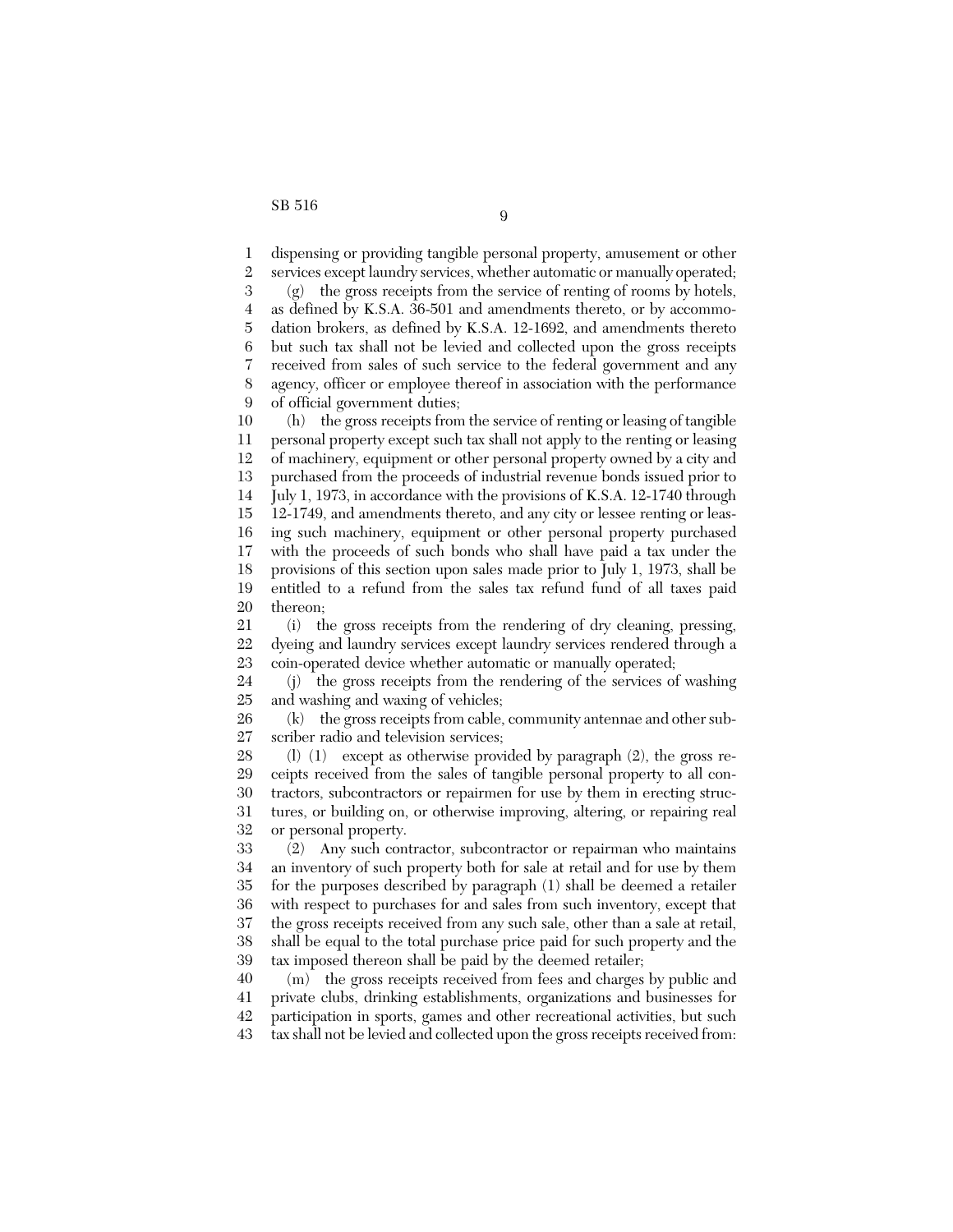1 2 3 4 5 6 7 8 9 10 11 12 13 14 15 16 17 18 19 20 21 22 23 24 25 26 27 28 29 30 31 32 33 34 35 36 37 38 39 40 41 42 43 (1) Fees and charges by any political subdivision, by any organization exempt from property taxation pursuant to paragraph *Ninth* of K.S.A. 79- 201, and amendments thereto, or by any youth recreation organization exclusively providing services to persons 18 years of age or younger which is exempt from federal income taxation pursuant to section  $501(c)(3)$  of the federal internal revenue code of 1986, for participation in sports, games and other recreational activities; and (2) entry fees and charges for participation in a special event or tournament sanctioned by a national sporting association to which spectators are charged an admission which is taxable pursuant to subsection (e); (n) the gross receipts received from dues charged by public and private clubs, drinking establishments, organizations and businesses, payment of which entitles a member to the use of facilities for recreation or entertainment, but such tax shall not be levied and collected upon the gross receipts received from: (1) Dues charged by any organization exempt from property taxation pursuant to paragraphs *Eighth* and *Ninth* of K.S.A. 79-201, and amendments thereto; and (2) sales of memberships in a nonprofit organization which is exempt from federal income taxation pursuant to section 501 (c)(3) of the federal internal revenue code of 1986, and whose purpose is to support the operation of a nonprofit zoo; (o) the gross receipts received from the isolated or occasional sale of motor vehicles or trailers but not including: (1) The transfer of motor vehicles or trailers by a person to a corporation or limited liability company solely in exchange for stock securities or membership interest in such corporation or limited liability company; or (2) the transfer of motor vehicles or trailers by one corporation or limited liability company to another when all of the assets of such corporation or limited liability company are transferred to such other corporation or limited liability company; or (3) the sale of motor vehicles or trailers which are subject to taxation pursuant to the provisions of K.S.A. 79-5101 et seq., and amendments thereto, by an immediate family member to another immediate family member. For the purposes of clause (3), immediate family member means lineal ascendants or descendants, and their spouses. Any amount of sales tax paid pursuant to the Kansas retailers sales tax act on the isolated or occasional sale of motor vehicles or trailers on and after July 1, 2004, which the base for computing the tax was the value pursuant to subsections (a),  $(b)(1)$  and  $(b)(2)$  of K.S.A. 79-5105, and amendments thereto, when such amount was higher than the amount of sales tax which would have been paid under the law as it existed on June 30, 2004, shall be refunded to the taxpayer pursuant to the procedure prescribed by this section. Such refund shall be in an amount equal to the difference between the amount of sales tax paid by the taxpayer and the amount of sales tax which would have been paid by the taxpayer under the law as it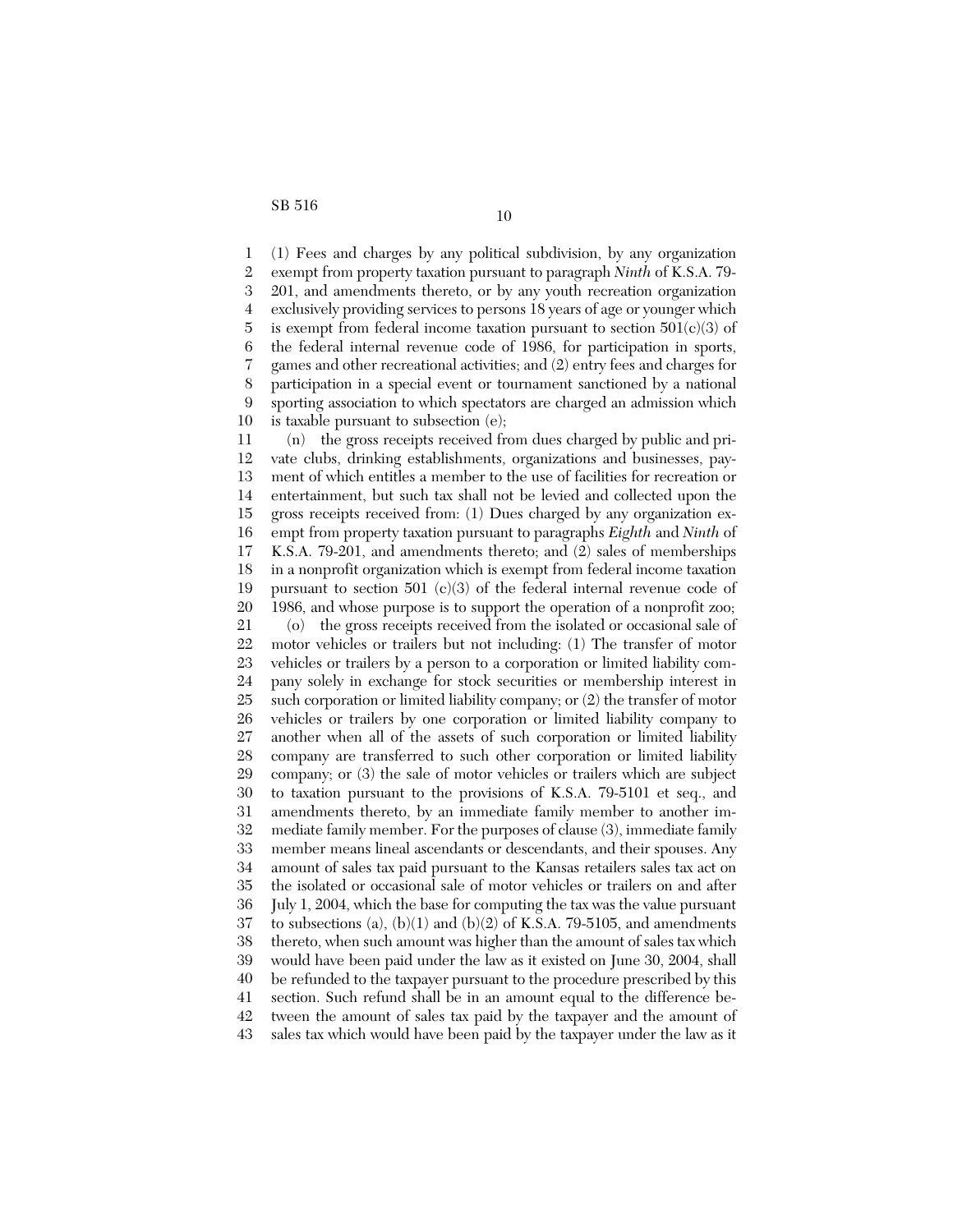1 2 3 4 5 6 7 8 9 10 11 12 13 14 15 16 17 18 19 20 21 22 23 24 25 26 27 28 29 30 31 32 33 existed on June 30, 2004. Each claim for a sales tax refund shall be verified and submitted not later than six months from the effective date of this act to the director of taxation upon forms furnished by the director and shall be accompanied by any additional documentation required by the director. The director shall review each claim and shall refund that amount of tax paid as provided by this act. All such refunds shall be paid from the sales tax refund fund, upon warrants of the director of accounts and reports pursuant to vouchers approved by the director of taxation or the director's designee. No refund for an amount less than \$10 shall be paid pursuant to this act. In determining the base for computing the tax on such isolated or occasional sale, the fair market value of any motor vehicle or trailer traded in by the purchaser to the seller may be deducted from the selling price; (p) the gross receipts received for the service of installing or applying tangible personal property which when installed or applied is not being held for sale in the regular course of business, and whether or not such tangible personal property when installed or applied remains tangible personal property or becomes a part of real estate, except that no tax shall be imposed upon the service of installing or applying tangible personal property in connection with the original construction of a building or facility, the original construction, reconstruction, restoration, remodeling, renovation, repair or replacement of a residence or the construction, reconstruction, restoration, replacement or repair of a bridge or highway. For the purposes of this subsection: (1) ''Original construction'' shall mean the first or initial construction of a new building or facility. The term ''original construction'' shall include the addition of an entire room or floor to any existing building or facility, the completion of any unfinished portion of any existing building or facility and the restoration, reconstruction or replacement of a building, facility or utility structure damaged or destroyed by fire, flood, tornado, lightning, explosion, windstorm, ice loading and attendant winds, terrorism or earthquake, but such term, except with regard to a residence, shall not include replacement, remodeling, restoration, renovation or recon-

34 struction under any other circumstances;

35 36 37 38 (2) ''building'' shall mean only those enclosures within which individuals customarily are employed, or which are customarily used to house machinery, equipment or other property, and including the land improvements immediately surrounding such building;

39 40 41 42 43 (3) ''facility'' shall mean a mill, plant, refinery, oil or gas well, water well, feedlot or any conveyance, transmission or distribution line of any cooperative, nonprofit, membership corporation organized under or subject to the provisions of K.S.A. 17-4601 et seq., and amendments thereto, or municipal or quasi-municipal corporation, including the land improve-

11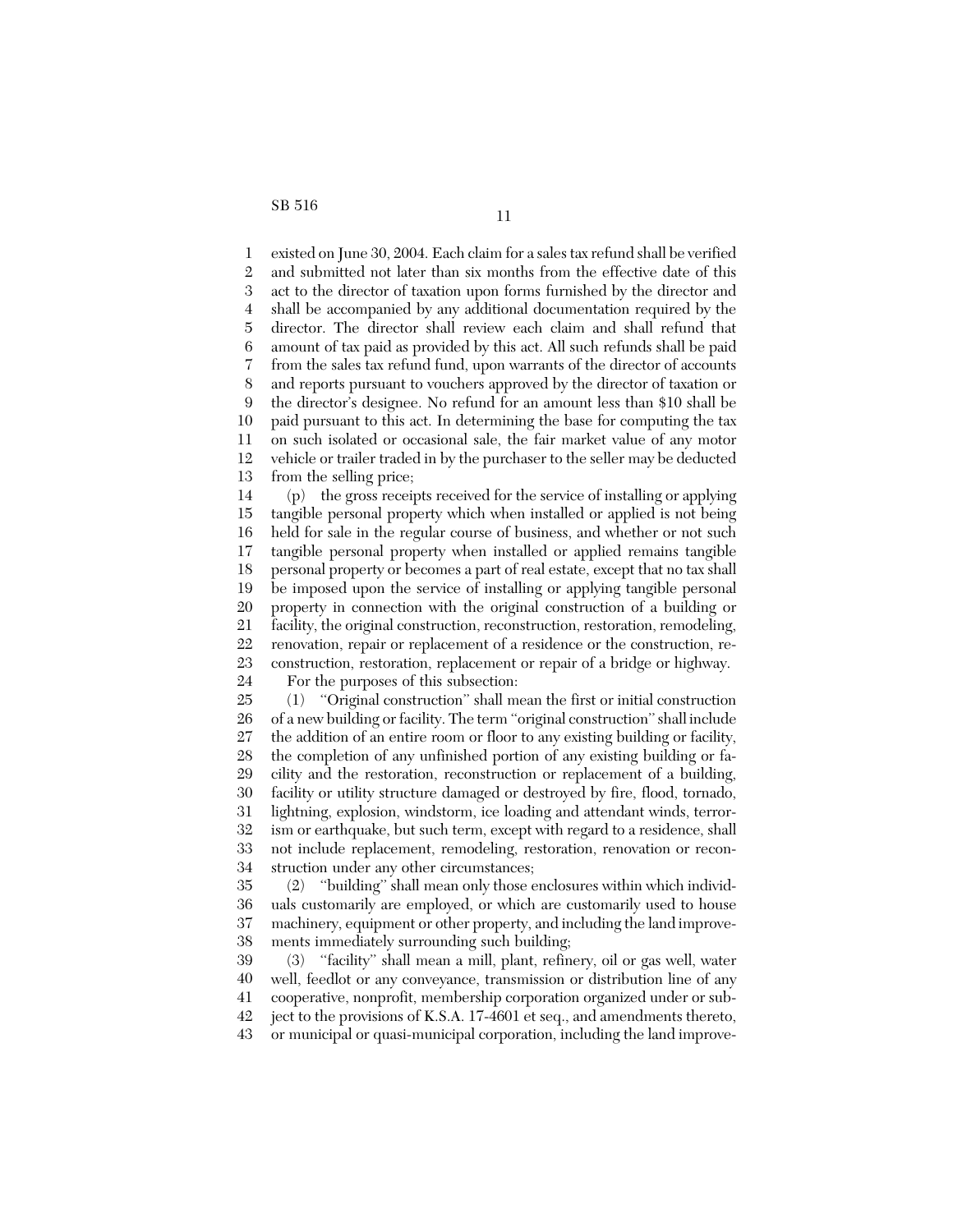1 ments immediately surrounding such facility;

2 3 (4) ''residence'' shall mean only those enclosures within which individuals customarily live;

4 5 6 7 (5) ''utility structure'' shall mean transmission and distribution lines owned by an independent transmission company or cooperative, the Kansas electric transmission authority or natural gas or electric public utility; and

8 9 10 (6) ''windstorm'' shall mean straight line winds of at least 80 miles per hour as determined by a recognized meteorological reporting agency or organization;

11 12 13 14 15 16 17 18 (q) the gross receipts received for the service of repairing, servicing, altering or maintaining tangible personal property which when such services are rendered is not being held for sale in the regular course of business, and whether or not any tangible personal property is transferred in connection therewith. The tax imposed by this subsection shall be applicable to the services of repairing, servicing, altering or maintaining an item of tangible personal property which has been and is fastened to, connected with or built into real property;

19 20 21 (r) the gross receipts from fees or charges made under service or maintenance agreement contracts for services, charges for the providing of which are taxable under the provisions of subsection (p) or (q);

22 23 24 25 26 27 (s) on and after January 1, 2005, the gross receipts received from the sale of prewritten computer software and the sale of the services of modifying, altering, updating or maintaining prewritten computer software, whether the prewritten computer software is installed or delivered electronically by tangible storage media physically transferred to the purchaser or by load and leave;

28 (t) the gross receipts received for telephone answering services;

29 30 31 (u) the gross receipts received from the sale of prepaid calling service and prepaid wireless calling service as defined in K.S.A. 2009 Supp. 79- 3673, and amendments thereto; and

32 33 34 35 36 37 38 39 (v) the gross receipts received from the sales of bingo cards, bingo faces and instant bingo tickets by licensees under K.S.A. 79-4701, et seq., and amendments thereto, shall be taxed at a rate of: (1) 4.9% on July 1, 2000, and before July 1, 2001; and (2) 2.5% on July 1, 2001, and before July 1, 2002. From and after July 1, 2002, all sales of bingo cards, bingo faces and instant bingo tickets by licensees under K.S.A. 79-4701 et seq., and amendments thereto, shall be exempt from taxes imposed pursuant to this section.

40 41 42 Sec. 10. K.S.A. 2009 Supp. 79-3620 is hereby amended to read as follows: 79-3620. (a) All revenue collected or received by the director of taxation from the taxes imposed by this act shall be remitted to the state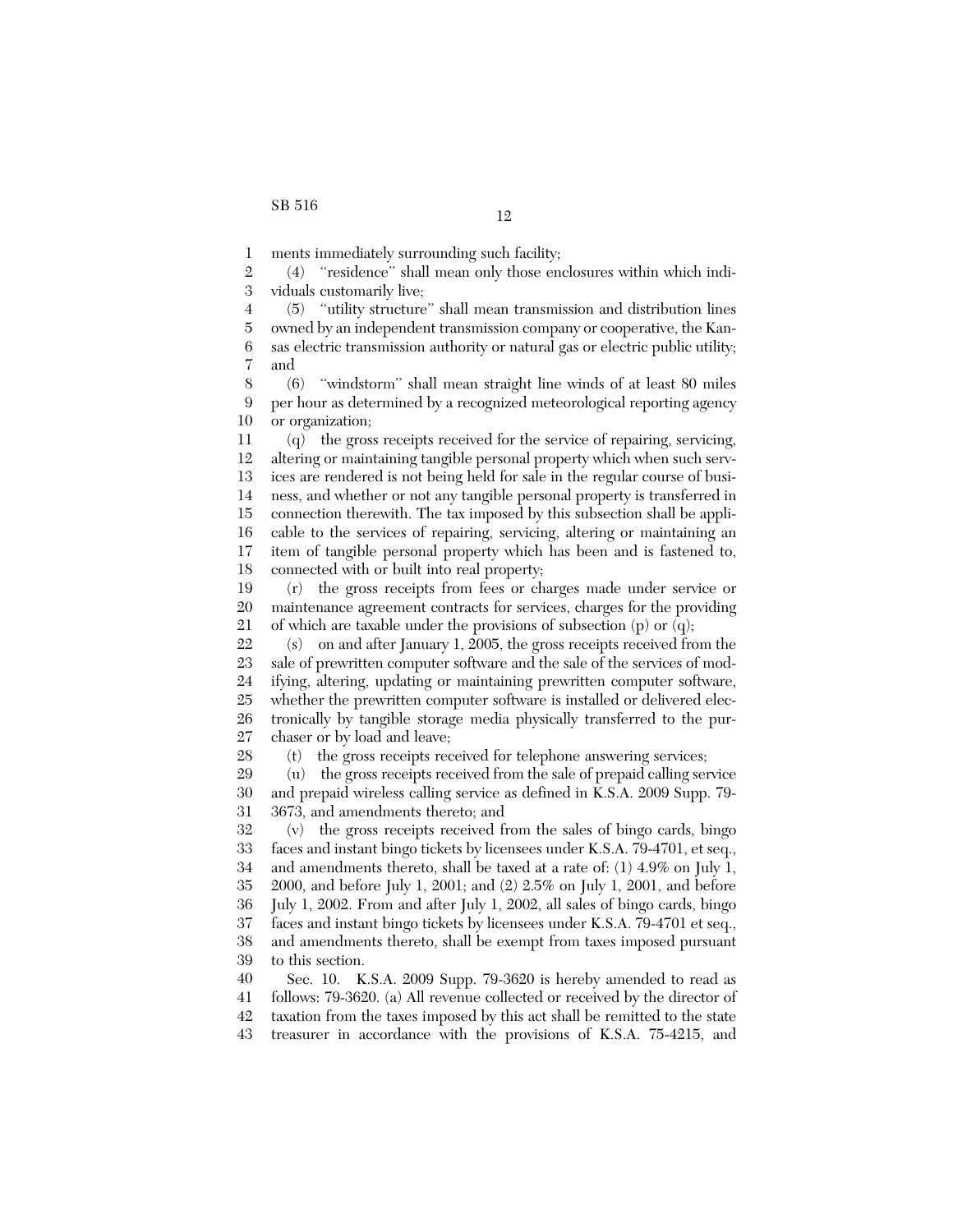1 2 3 4 5 6 7 8 9 10 11 12 13 14 15 16 17 18 19 20 21 22 23 24 25 26 27 28 29 30 31 32 33 34 35 36 37 38 39 40 41 42 43 amendments thereto. Upon receipt of each such remittance, the state treasurer shall deposit the entire amount in the state treasury, less amounts withheld as provided in subsection (b) and amounts credited as provided in subsection (c) and (d), to the credit of the state general fund. (b) A refund fund, designated as ''sales tax refund fund'' not to exceed \$100,000 shall be set apart and maintained by the director from sales tax collections and estimated tax collections and held by the state treasurer for prompt payment of all sales tax refunds including refunds authorized under the provisions of K.S.A. 79-3635, and amendments thereto. Such fund shall be in such amount, within the limit set by this section, as the director shall determine is necessary to meet current refunding requirements under this act. In the event such fund as established by this section is, at any time, insufficient to provide for the payment of refunds due claimants thereof, the director shall certify the amount of additional funds required to the director of accounts and reports who shall promptly transfer the required amount from the state general fund to the sales tax refund fund, and notify the state treasurer, who shall make proper entry in the records. (c) (1) The state treasurer shall credit 5/98 of the revenue collected or received from the tax imposed by K.S.A. 79-3603, and amendments thereto, at the rate of 4.9%, and deposited as provided in subsection (a), exclusive of amounts credited pursuant to subsection (d), in the state highway fund. (2) The state treasurer shall credit <sup>5</sup> ⁄106 of the revenue collected or received from the tax imposed by K.S.A. 79-3603, and amendments thereto, at the rate of 5.3%, and deposited as provided in subsection (a), exclusive of amounts credited pursuant to subsection (d), in the state highway fund. (3) On July 1, 2006, the state treasurer shall credit  $19/265$  of the revenue collected and received from the tax imposed by K.S.A. 79-3603, and amendments thereto, at the rate of 5.3%, and deposited as provided by subsection (a), exclusive of amounts credited pursuant to subsection (d), in the state highway fund. (4) On July 1, 2007, the state treasurer shall credit <sup>13</sup>⁄<sup>106</sup> of the revenue collected and received from the tax imposed by K.S.A. 79-3603, and amendments thereto, at the rate of 5.3%*, and on and after July 1, 2010, at the rate of 6.3%*, and deposited as provided by subsection (a), exclusive of amounts credited pursuant to subsection (d), in the state highway fund. *(5) On July 1, 2013, and thereafter, the state treasurer shall credit <sup>17</sup>⁄<sup>110</sup> of the revenue collected and received from the tax imposed by K.S.A. 79-3603, and amendments thereto, at the rate of 5.5%, and deposited as provided by subsection (a), exclusive of amounts credited pursuant to subsection (d), in the state highway fund.*

13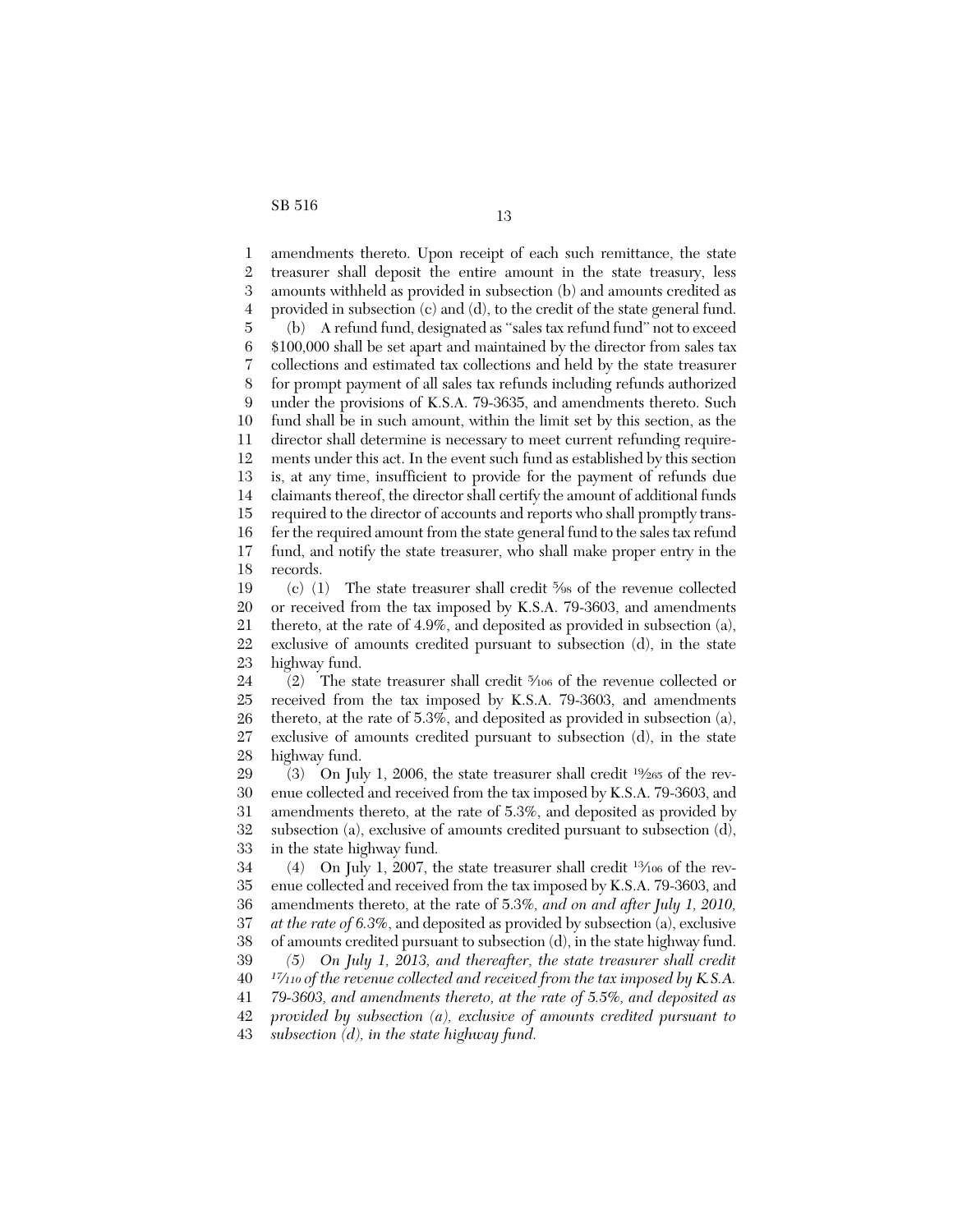1 2 3 4 5 6 7 8 9 10 11 12 13 14 15 16 17 18 19 20 21 22 23 24 25 26 27 28 29 30 31 32 33 34 35 36 37 (d) The state treasurer shall credit all revenue collected or received from the tax imposed by K.S.A. 79-3603, and amendments thereto, as certified by the director, from taxpayers doing business within that portion of a STAR bond project district occupied by a STAR bond project or taxpayers doing business with such entity financed by a STAR bond project as defined in K.S.A. 2009 Supp. 12-17,162, and amendments thereto, that was determined by the secretary of commerce to be of statewide as well as local importance or will create a major tourism area for the state or the project was designated as a STAR bond project as defined in K.S.A. 2009 Supp. 12-17,162, and amendments thereto, to the city bond finance fund, which fund is hereby created. The provisions of this subsection shall expire when the total of all amounts credited hereunder and under subsection (d) of K.S.A. 79-3710, and amendments thereto, is sufficient to retire the special obligation bonds issued for the purpose of financing all or a portion of the costs of such STAR bond project. Sec. 11. K.S.A. 2009 Supp. 79-3703 is hereby amended to read as follows: 79-3703. There is hereby levied and there shall be collected from every person in this state a tax or excise for the privilege of using, storing, or consuming within this state any article of tangible personal property. Such tax shall be levied and collected in an amount equal to the consideration paid by the taxpayer multiplied by the rate of 5.3%*, and commencing July 1, 2010, at the rate of 6.3%, and commencing July 1, 2013, at the rate of 5.5%*. Within a redevelopment district established pursuant to K.S.A. 74-8921, and amendments thereto, there is hereby levied and there shall be collected and paid an additional tax of 2% until the earlier of: (1) The date the bonds issued to finance or refinance the redevelopment project undertaken in the district have been paid in full; or (2) the final scheduled maturity of the first series of bonds issued to finance the redevelopment project. All property purchased or leased within or without this state and subsequently used, stored or consumed in this state shall be subject to the compensating tax if the same property or transaction would have been subject to the Kansas retailers' sales tax had the transaction been wholly within this state. Sec. 12. K.S.A. 2009 Supp. 79-3710 is hereby amended to read as follows: 79-3710. (a) All revenue collected or received by the director under the provisions of this act shall be remitted to the state treasurer in accordance with the provisions of K.S.A. 75-4215, and amendments thereto. Upon receipt of each such remittance, the state treasurer shall

39 40 deposit the entire amount in the state treasury, less amounts set apart as provided in subsection (b) and amounts credited as provided in subsection

41 (c) and (d), to the credit of the state general fund.

38

42 43 (b) A revolving fund, designated as ''compensating tax refund fund'' not to exceed \$10,000 shall be set apart and maintained by the director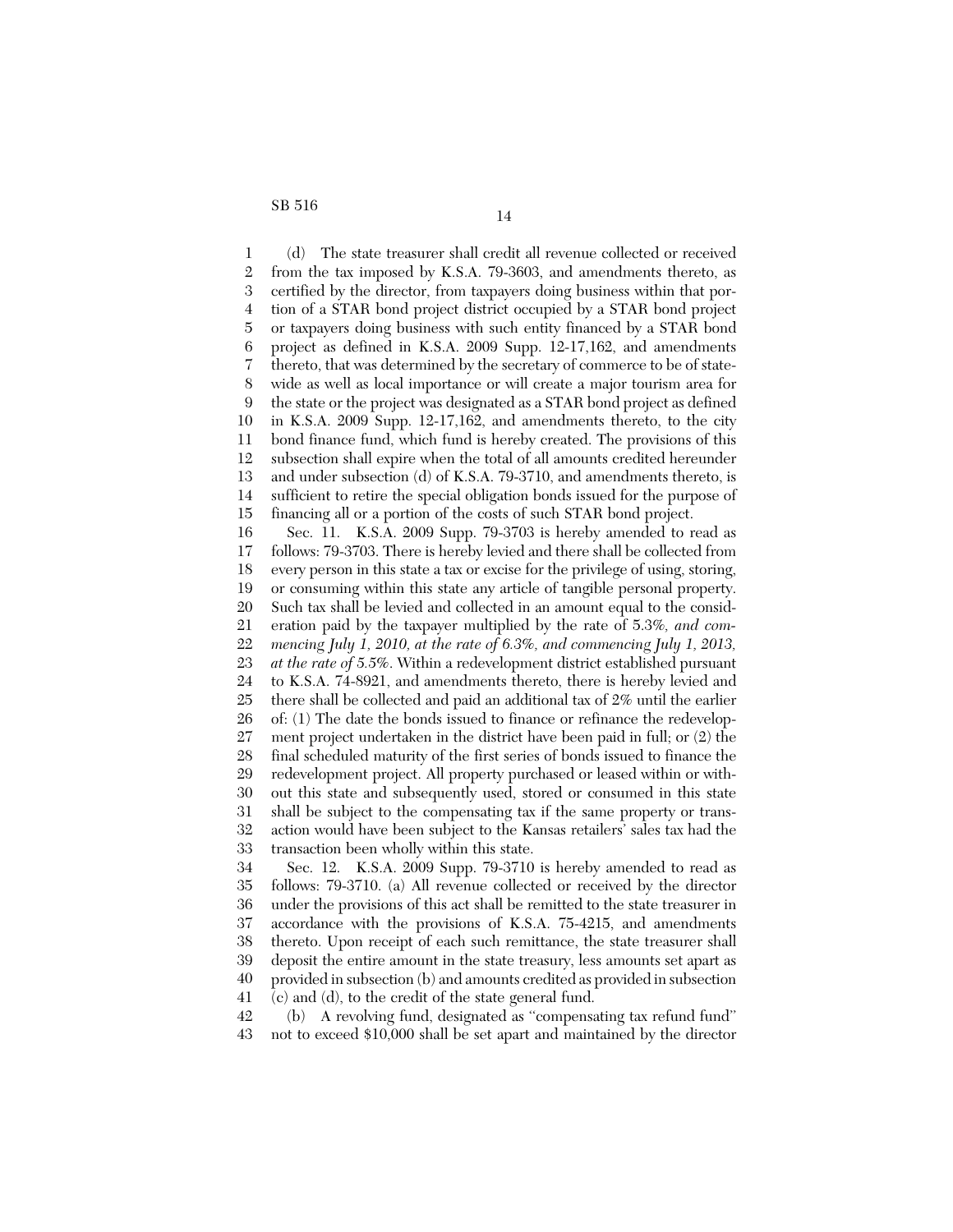1 from compensating tax collections and estimated tax collections and held

2 by the state treasurer for prompt payment of all compensating tax refunds.

3 4 Such fund shall be in such amount, within the limit set by this section, as the director shall determine is necessary to meet current refunding

5 requirements under this act.

6 7 8 9 10 (c) (1) The state treasurer shall credit 5/98 of the revenue collected or received from the tax imposed by K.S.A. 79-3703, and amendments thereto, at the rate of 4.9%, and deposited as provided in subsection (a), exclusive of amounts credited pursuant to subsection (d), in the state highway fund.

11 12 13 14 15 (2) The state treasurer shall credit <sup>5</sup> ⁄106 of the revenue collected or received from the tax imposed by K.S.A. 79-3703, and amendments thereto, at the rate of 5.3%, and deposited as provided in subsection (a), exclusive of amounts credited pursuant to subsection (d), in the state highway fund.

16 17 18 19 20 (3) On July 1, 2006, the state treasurer shall credit  $\frac{19}{265}$  of the revenue collected or received from the tax imposed by K.S.A. 79-3703, and amendments thereto, at the rate of 5.3%, and deposited as provided by subsection (a), exclusive of amounts credited pursuant to subsection (d), in the state highway fund.

21 22 23 24 25 26 27 28 29 30 (4) On July 1, 2007, the state treasurer shall credit  $\frac{13}{106}$  of the revenue collected or received from the tax imposed by K.S.A. 79-3703, and amendments thereto, at the rate of 5.3%*, and on and after July 1, 2010, at the rate of 6.3%*, and deposited as provided by subsection (a), exclusive of amounts credited pursuant to subsection (d), in the state highway fund. *(5) On July 1, 2013, and thereafter, the state treasurer shall credit <sup>17</sup>⁄<sup>110</sup> of the revenue collected and received from the tax imposed by K.S.A. 79-3703, and amendments thereto, at the rate of 5.5%, and deposited as provided by subsection (a), exclusive of amounts credited pursuant to subsection (d), in the state highway fund.*

31 32 33 34 35 36 37 38 39 40 41 42 (d) The state treasurer shall credit all revenue collected or received from the tax imposed by K.S.A. 79-3703, and amendments thereto, as certified by the director, from taxpayers doing business within that portion of a redevelopment district occupied by a redevelopment project that was determined by the secretary of commerce to be of statewide as well as local importance or will create a major tourism area for the state as defined in K.S.A. 12-1770a, and amendments thereto, to the city bond finance fund created by subsection (d) of K.S.A. 79-3620, and amendments thereto. The provisions of this subsection shall expire when the total of all amounts credited hereunder and under subsection (d) of K.S.A. 79-3620, and amendments thereto, is sufficient to retire the special obligation bonds issued for the purpose of financing all or a portion of the

43 costs of such redevelopment project.